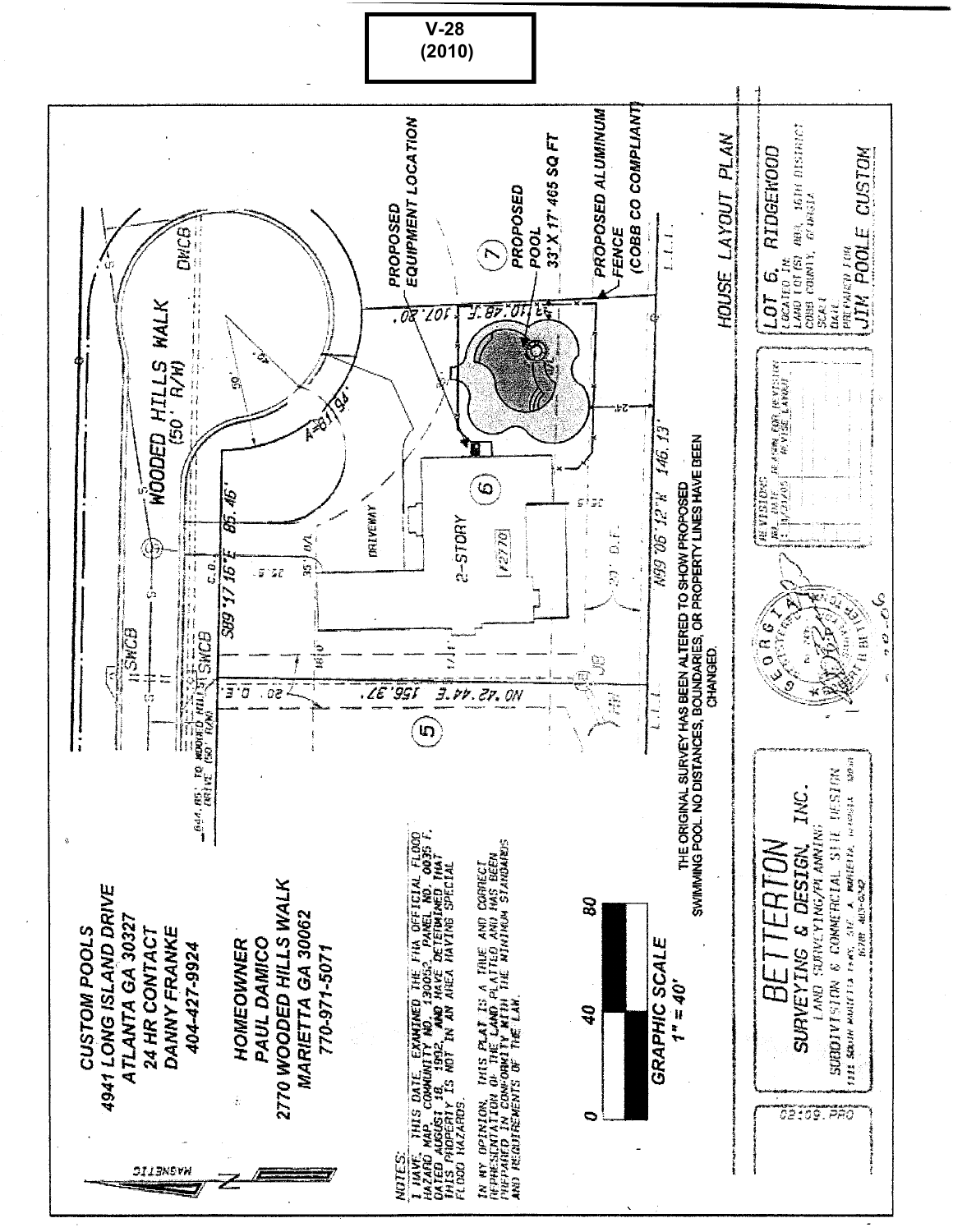| <b>APPLICANT:</b>         | Daniel Franke                                          | <b>PETITION NO.:</b>        | V-28           |
|---------------------------|--------------------------------------------------------|-----------------------------|----------------|
| <b>PHONE:</b>             | 404-427-9924                                           | <b>DATE OF HEARING:</b>     | $04 - 14 - 10$ |
| <b>REPRESENTATIVE:</b>    | same                                                   | <b>PRESENT ZONING:</b>      | $R-20$         |
| <b>PHONE:</b>             | same                                                   | <b>LAND LOT(S):</b>         | 889            |
|                           | <b>PROPERTY LOCATION:</b> Located on the south side of | <b>DISTRICT:</b>            | 16             |
|                           | Wooded Hills Walk, north of Sewell Mill Road           | <b>SIZE OF TRACT:</b>       | .46 acre       |
| (2770 Wooded Hills Walk). |                                                        | <b>COMMISSION DISTRICT:</b> | 3              |
|                           |                                                        |                             |                |

**TYPE OF VARIANCE:** 1) Allow an accessory structure (proposed swimming pool) to the side of the house on lot 6; and 2) waive the maximum impervious surface from the required 35% to 47%.

## **COMMENTS**

**TRAFFIC:** This request will not have an adverse impact on traffic.

**DEVELOPMENT & INSPECTIONS:** No comments

**STORMWATER MANAGEMENT:** This parcel is already significantly over the 35% allowable impervious coverage limit. Construction of this pool will increase the coverage to 46.8 %.

**HISTORIC PRESERVATION:** After examining Civil War trench maps, Cobb County historic property surveys, county maps, and various other resources, staff has no comments regarding the impact or treatment of historic and/or archaeological resources.

**CEMETERY PRESERVATION:** No comment.

**WATER:** No conflict.

**SEWER:** No conflict.

**OPPOSITION: NO. OPPOSED\_\_\_\_PETITION NO.\_\_\_\_\_\_\_ SPOKESMAN** 

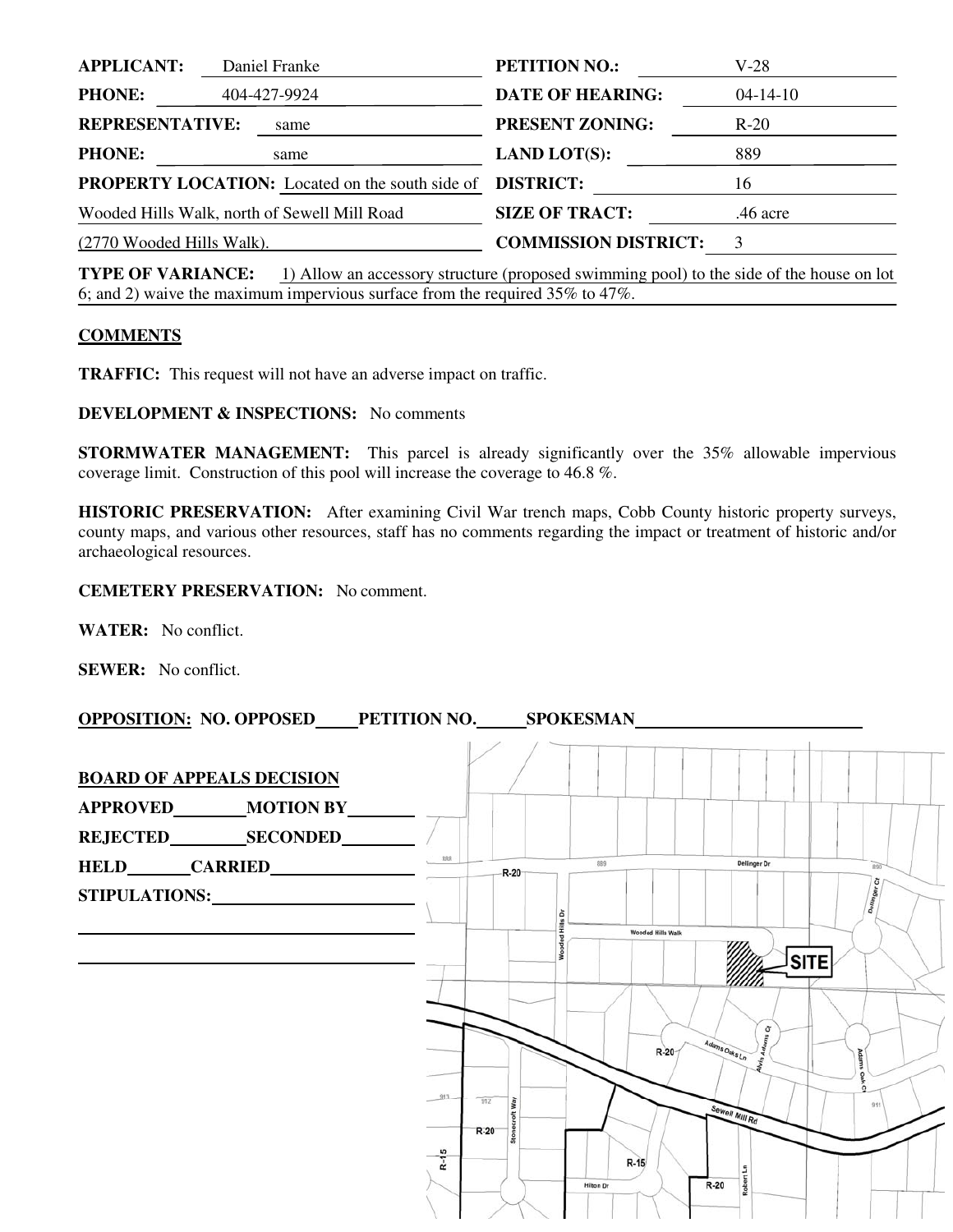**V-28**